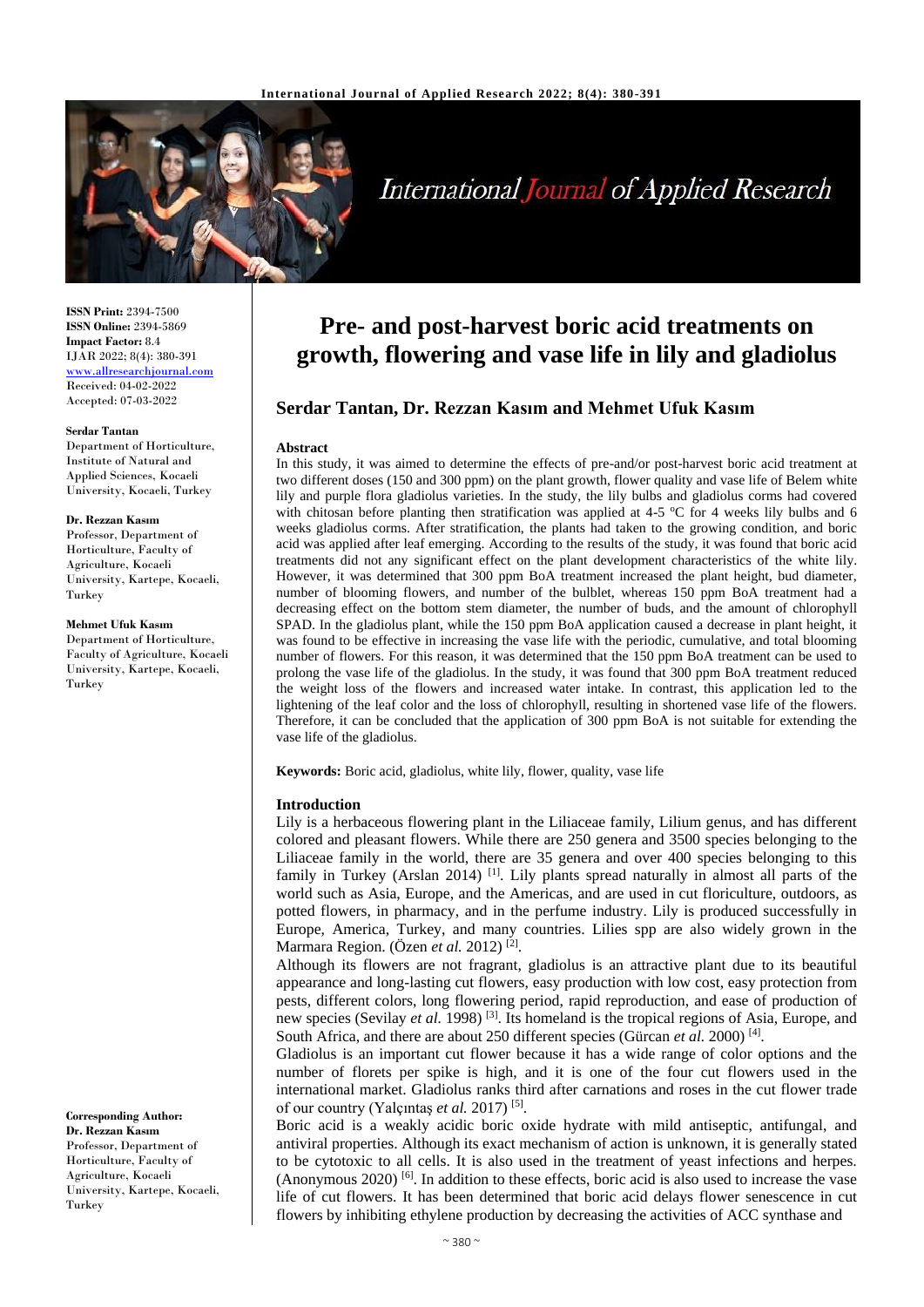## ACC oxidase enzymes (Serrano *et al.* 2001) [7] .

When the effects of post-harvest boric acid applications on the quality of cut flowers were examined in studies with different flowers; boric acid applications increased the vase life of flowers and the amount of TSS and decreased weight loss in the 'Nelson' clove variety (Ahmadnia *et al.* 2013)<sup>[8]</sup>, decreased ethylene production in roses (Hashemabadi *et al.* 2014) [9], increased the freshness index in tuberose flowers (Khongwir *et al.* 2017) [10], increased flower diameter, water uptake, and vase life, and also maintained fresh weight in red carnations (Krishnamoorthy et al. 2017)<sup>[11]</sup>.

However, the number of studies on the effect of boric acid applications on gladiolus cut flowers is very few, and it has been stated in the studies conducted that boric acid applications reduce the water uptake in gladiolus (Kashyap *et al.* 2017) [12] and prolong the vase life (Jian-Bo *et al.* 2009) [13], increases floret diameter and reduced the development of microorganisms in the vase solution (Khattab *et al.* 2017) [14]. However, no studies were found on garden lily.

In this study, it was aimed to determine the effects of boric acid applied during growth on plant growth and flowering in garden lily (*Lilium* spp) and the effects of pre-and postharvest boric acid treatments on plant growth and vase life in cut gladiolus (*Gladiolus grandiflorum* L. 'Purple flora').

## **Material and Method Plant material**

In this study, 'Belem' lily (*Lilium* spp. L. cv. Belem) cultivar and 'Purple Flora' gladiolus (*Gladiolus grandiflorus* L. 'Purple flora') cultivar obtained from the Asian Tulip Company were used as plant material.

#### **Chemicals used in the experiment**

The boric acid used in the study was obtained from Merck and chitosan from ADAGA Gıda & Danışmanlık.

#### **Chitosan treatment and cold folding**

In the study, bulbs and corms were immersed in a solution containing 1% chitosan and kept for three minutes before planting in order to prevent fungal growth. Then, bulbs and corms were planted in 10.5x13.5 sized pots containing peat:garden soil:perlite in a ratio of 2:1:1/4, with one onion or corm in each pot. After planting, the irrigated pots were kept in a cold storage at 4-5  $\mathrm{^{\circ}C}$  for 4 weeks for lily bulbs and for 6 weeks for gladiolus corms, and cold folding was applied. During the folding period, the pots were checked and watered regularly.

#### **Plantation area**

The pots were checked during folding, and after plant emergence began, they were placed in semi-shade conditions with sunlight, and the vegetative and generative developments of the plants were observed between March and August.

## **Pre-and postharvest boric acid treatments**

In the experiment, boric acid was sprayed on the leaves of the plant at the doses of 150 and 300 ppm when the plant height reached 5-7 cm in the lily plant, and in gladiolus, from the emergence of two leaves. The untreated plants were used as control (K). In order to determine the effect of boric acid on vase life in gladiolus, 45 flowers from each

treatment were divided into three groups after flower cutting and placed in a vase solution containing 0, 150, and 300 ppm BoA. During the life of the vase, observations, measurements, and analyzes were made at two-day intervals after harvest.

#### **Measurements**

In lily plants, total plant height (cm), flower stem length (cm), number of buds and leaves (pieces), bottom and upper stem diameter and bud diameter (mm), bulb number, diameter and weight, chlorophyll SPAD content, flower opening, and wilting time measurements were done.

In gladiolus, pre-harvest plant height (cm), flower stem length (cm), spike length (cm), floret diameter (mm), periodical floret opening time, cumulative floret opening time, wilting floret time, weight loss (%), daily and cumulative water intake (mL), vase life (days), floret and leaf color, chlorophyll SPAD amount were measured.

### **Experimental design and statistical analyses**

Growing period experiments were established and carried out in a completely randomized plot design with 45 replications. Each plant in the treatments was evaluated as one replication.

Vase life studies in gladiolus were carried out according to a completely randomized plot design, with 15 plants in each replication for each application. Data of the study were analyzed using the SPSS 16 package program. The differences between the means were compared within 1%, 5%, and 10% error limits using the Duncan multiple comparison test.

#### **Results**

## **Garden Lily (Lilium spp. 'Belem') Stem and total plant height (cm)**

In the study, the longest stem length was measured with 15.94 cm in 300 ppm BoA, followed by 150 ppm BoA (15.46 cm) and K (15.40) treatments. Similarly, the total plant height of lilies treated with 300 ppm BoA was longer than those treated with K and  $150$  ppm BoA (Fig. 1). However, the difference between the treatments in terms of stem and total plant height was not significant  $(p<0.05)$ .





## **Number of leaves and buds (pieces)**

In the study, boric acid treatments did not have a significant effect on the number of leaves and buds of the lily plant  $(p>0.05)$ . On the other hand, it was determined that the number of leaves of the plants in K treatment (46.89 pieces)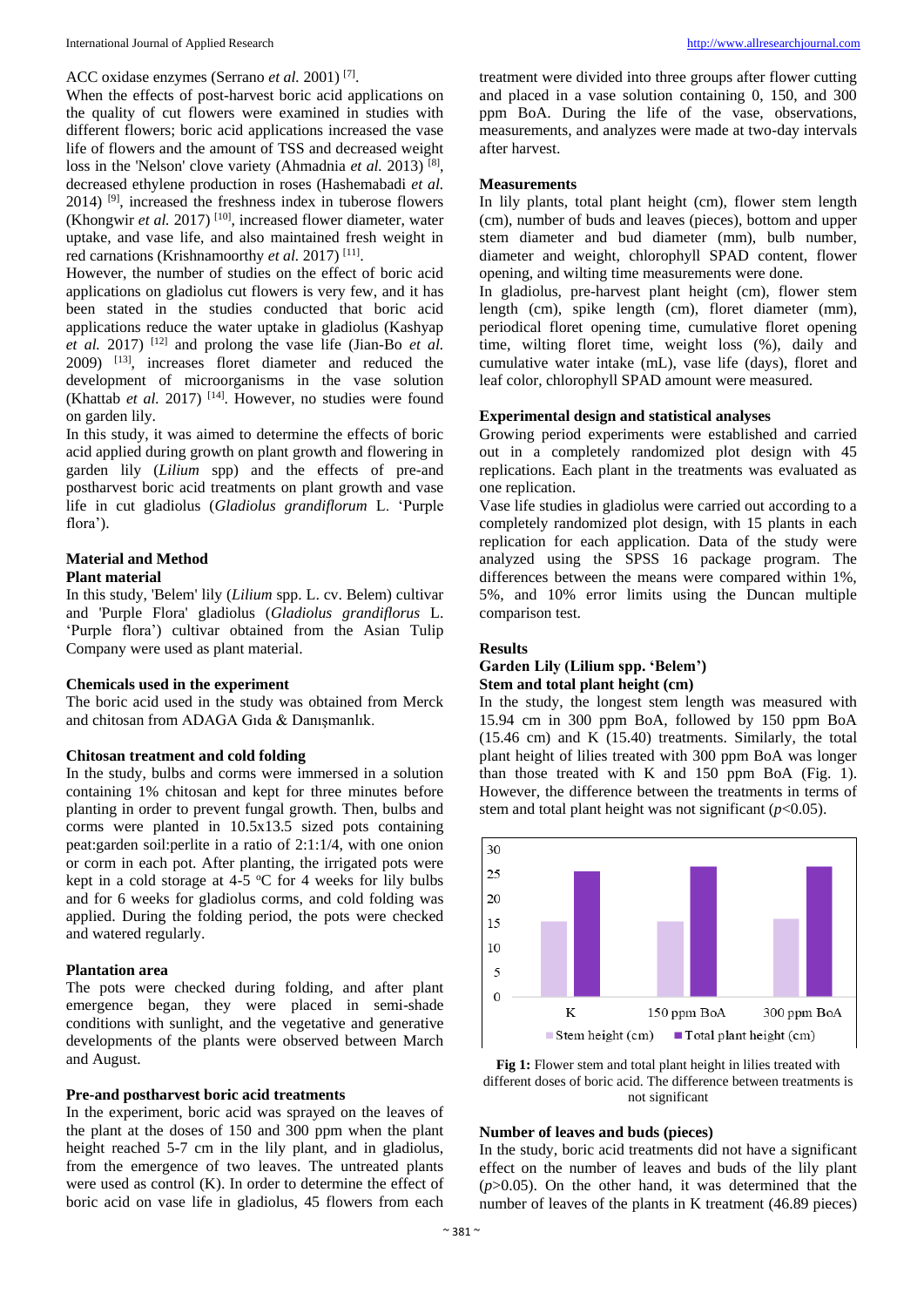was higher than the flowers treated with 150 (45.96 pieces) and 300 ppm BoA (45.87 pieces). The number of buds of the lilies also showed a similar change to the number of leaves, the highest number of buds were obtained from the

application of K with 5.32, while the least number of buds were obtained from the application of 5.04 and 150 ppm of BoA (Fig. 2).



**Fig 2:** The number of leaves and buds in lilies treated with different doses of boric acid. The difference between treatments is not significant

#### **The diameter of bottom and upper stem and bud**

The measurement results of stem bottom diameter, upper diameter, and bud diameter of lily plants are given in Fig. 3. Accordingly, the bottom and upper stem diameters of lily flowers in the K treatment were found to be wider than the samples applied 150 and 300 ppm BoA. However, the difference between K and 150 ppm BoA in terms of stem bottom diameter was found to be statistically significant  $(p<0.05)$ , while the difference between treatments in terms of trunk upper diameter was not statistically significant  $(p>0.05)$ . In the study, the highest bud diameter was measured in lily plants treated with 300 ppm BoA with 13.78 mm and followed by 150 ppm BoA (13.23) and K (12.92 mm) treatments. Also, the differences between 300 ppm BoA and K treatments were significant statistically at the level  $p<0.05$ .





## **The number, diameter ve weight of bulblets**

In the study, although 300 ppm BoA treatment slightly increased the number of bulblets (2.38) compared to K (2.31 units) and 150 ppm BoA (2.04 units), there was no statistically significant difference (*p*>0.05) between

applications (Fig.4). When the bulblet diameter data were examined, it was observed that the bulblets diameter (34.38 mm) of the plants in the K treatment was larger than those in the application of both 150 ppm BoA (33.21 mm) and 300 ppm BoA (33.03 mm) (Fig. 4). Although the 150 ppm BoA (34.90 g) was more effective than the other two treatments in terms of bulblets weights, there was no statistically significant difference (*p*>0.05) between applications.



**Fig 4:** The number, diameter, and weight of bulblets in lily plants treated with different doses of boric acid. The difference between applications is not significant.

#### **The chlorophyll SPAD content**

In the research, it was observed that different boric acid applications did not have a significant effect on the chlorophyll SPAD amount of the leaves during plant development (*p*>0.05) (Fig. 5). However, the amount of chlorophyll SPAD, which was higher in the K (49.93) application at the beginning of the study than in both boric acid treatments (48.61 and 48.42 for 150 and 300 ppm BoA, respectively), decreased on the seventh day in the K group and increased in boric acid treatments. At the end of the experiment, the amount of chlorophyll SPAD was highest in the K, whereas it was the lowest in the 150 ppm BoA treatment.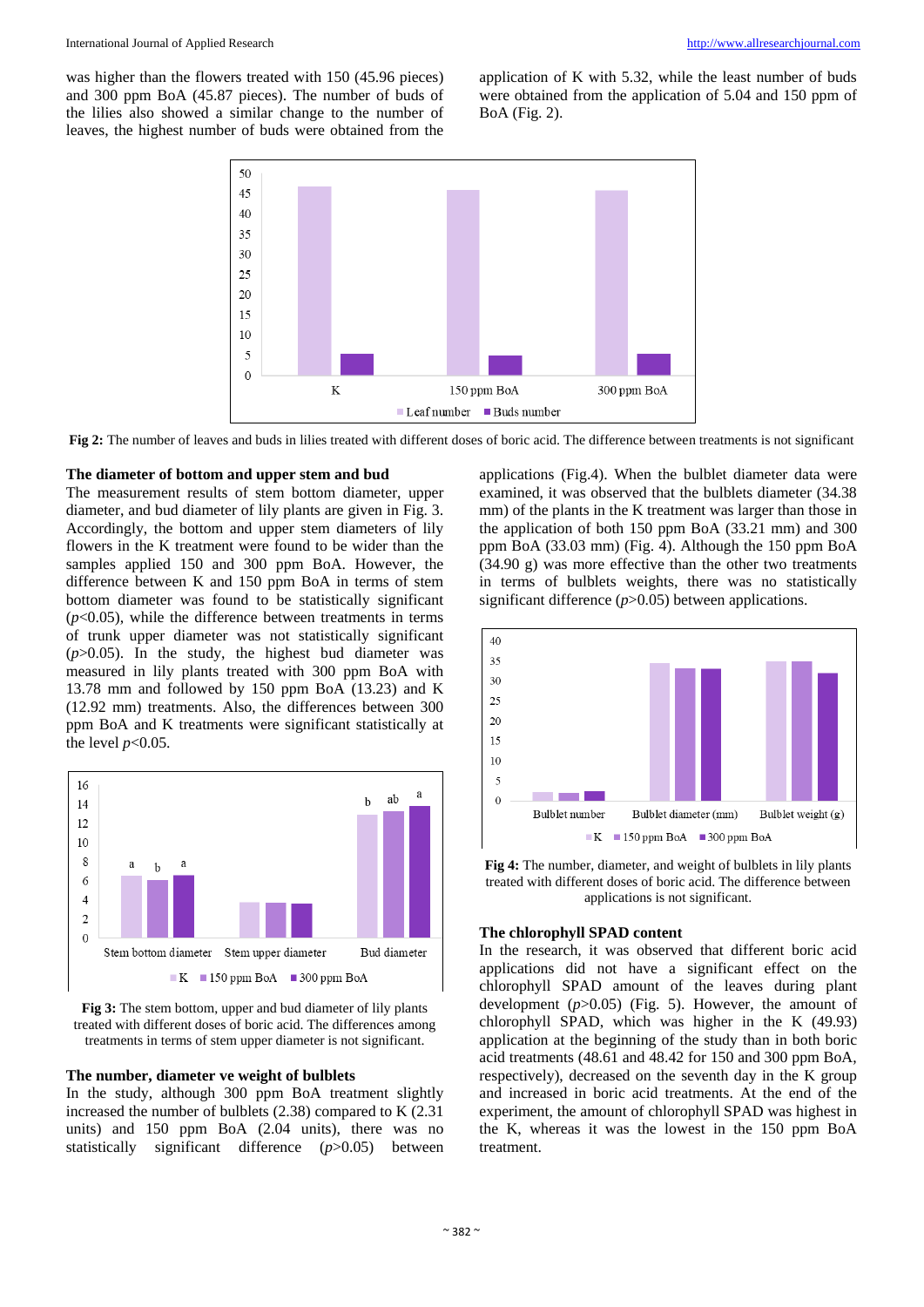

**Fig 5:** Changes in the amount of chlorophyll SPAD in the leaves during the experiment in lily plants treated with different doses of boric acid. The difference between treatments is not significant

#### **Blooming time**

In the experiment, the day when the lily plants in the cultivation area started to bloom was considered zero, and the data related to flowering were evaluated accordingly (Fig. 6). Accordingly, plants in K treatments bloomed more than those treated with boric acid until the sixth day of the experiment. Blooming was the highest in plants treated with

300 ppm BoA from the eighth day onwards 300 ppm and also on the 16th day 150 ppm BoA bloomed more than the others. However, it was determined that the effect of boric acid applications on flowering was statistically insignificant  $(p>0.05)$  except for the 12th day, and there was a significant difference between 300 ppm BoA application and 150 ppm BoA and K applications on the 12th day.



**Fig 6:** Flowering times of lily plants treated with different doses of boric acid during the experiment

#### **Wilting time of flowers**

In the study, it was determined that the flowers blooming on lily plants started to wilt from the sixth day of flowering (Fig. 7). In general, it is seen that the wilting time of flowers in 300 ppm BoA treatment is longer than flowers in K and 150 ppm BoA application. On the other hand, it was

determined that there was no significant difference between the applications until the 14th day of the development period, but there was a statistically significant difference (*p*<0.05) between 150 and 300 ppm BoA applications on the 16th and 18th days.



 $~^{\sim}$  383  $^{\sim}$ **Fig 7:** Wilting times of flowers in lily plants treated with different doses of boric acid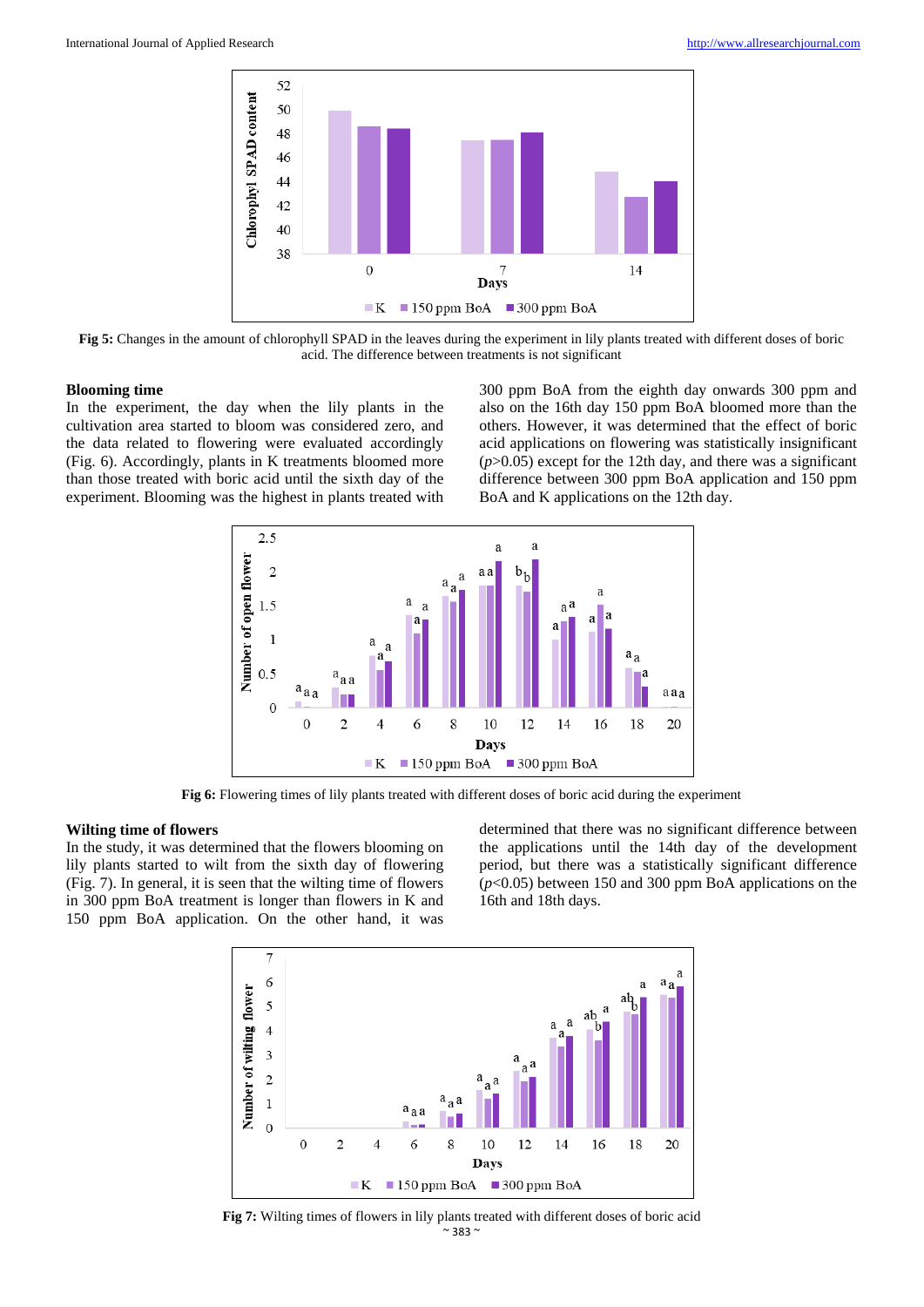## **Gladiolus (***Gladiolus grandiflorus* **L. cv. Purple Flora)**  *Hasat öncesi bitki boyu*

In the study, the day when plant height measurement was done on the 'Purple flora' gladiolus plants in the cultivation area was taken into as beginning of experiment (Fig. 8). Accordingly, it was determined that overall plant height increased in all applications, whereas the highest increase

was in the plants in the control group, followed by 300 and 150 ppm BoA treatments. However, it was found that the effect of boric acid applications on plant height was not significant except for the sixth day, and the difference between K and 150 ppm BoA on the sixth day was statistically significant (*p*<0.10).



**Fig 8:** Changes in plant height during development in gladiolus plants treated with different doses of boric acid before harvest

## **Flower stalk and spike height and floret diameter**

In the study, gladiolus flowers were harvested with the leaves when the color was seen in the first floret in order to carry out post-harvest studies. In the study, it was determined that the stem length of gladiolus flowers in the K application was the longest with 92.77 cm, followed by 300 ppm BoA (91.96 cm) and 150 ppm BoA (88.84 cm) treatments (Fig. 9). However, there was no significant difference between K and 300 ppm BoA applications, while the difference between K and 150 ppm BoA was statistically significant  $(p<0.05)$ . Similar results were obtained in terms of spike length, and the spike length of gladiolus flowers (34.84) in the K application was found to be significantly longer  $(p<0.05)$  than in other applications. In the study, floret diameter (52.53cm) in flowers treated with 150 ppm BoA increased slightly compared to K (51.07 cm) and 300 ppm BoA (50.25 cm), but there was no statistically significant difference between the applications (Fig 9).



**Fig 9:** Flower stem and spike length and floret diameter in gladiolus treated with different doses of boric acid before and after harvest. The differences among treatments in terms of flower diameter is not significant

## **Periodic opened floret number**

In the study, more florets bloomed in the control group at the beginning and on the fourth day of vase life. On the other hand, 150 ppm BoA application came to the fore on the second, eighth and tenth days (Fig. 10). In addition, 300 ppm BoA application was more effective on the opening of

flowers on the sixth day of vase life. As a result of the statistical evaluation, a statistically significant difference at *p*<0.05 level was found between K and 150 ppm BoA and 300 ppm BoA on the second day of storage and between 150 ppm BoA and K and 300 ppm BoA on the eighth and tenth days.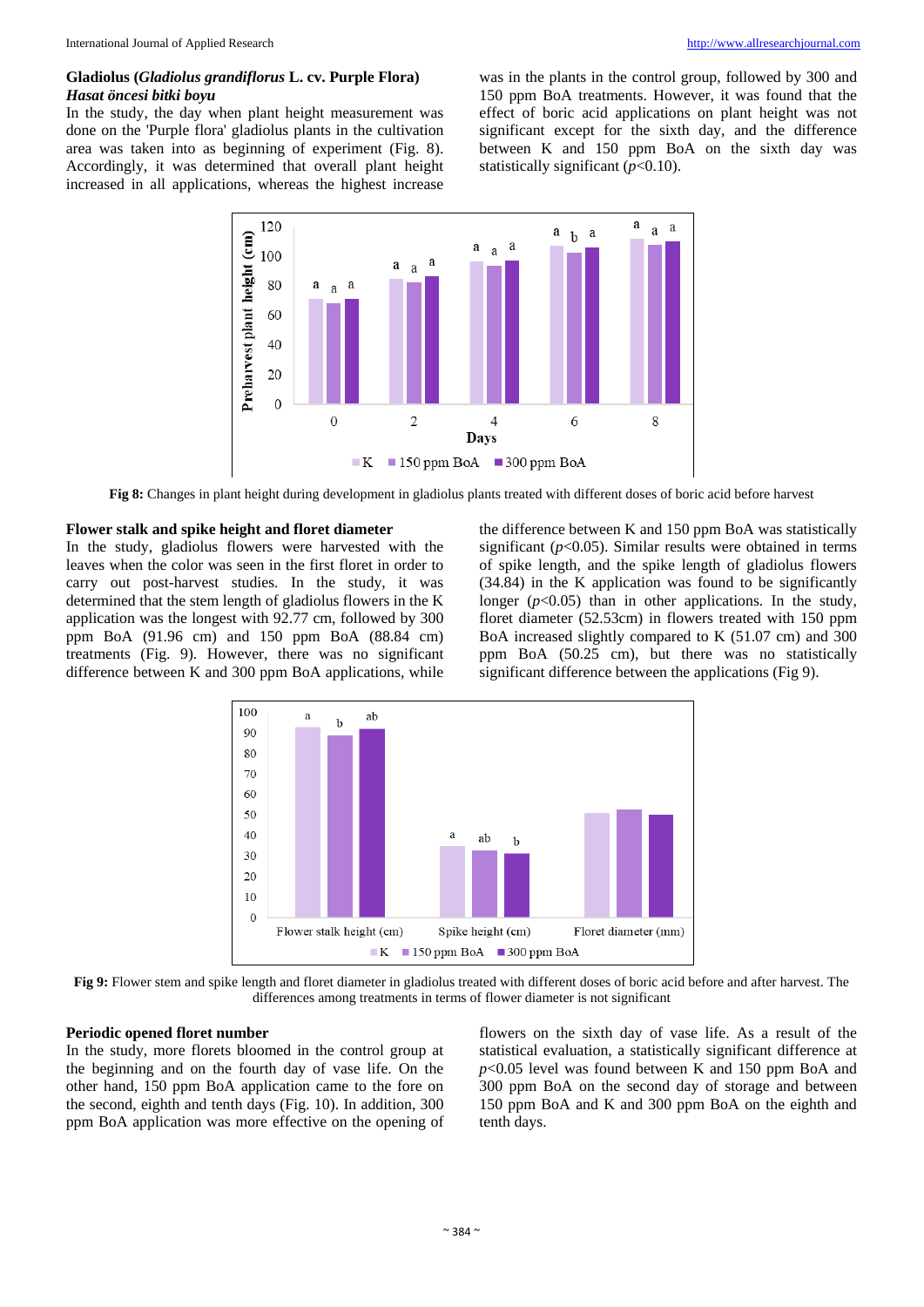

**Fig 10:** Periodic opened flower number during vase life in gladiolus flowers treated with different doses of boric acid before and after harvest. The differences among the treatments is not significant

#### **Cumulative number of opened floret**

The cumulative total floret opening in the gladiolus spikes in the experiment is given in Fig. 11. Accordingly, in the study, the number of blooming flowers in gladiolus treated

with K and 150 ppm BoA increased in parallel with the increase in vase life, and this increase was found to be statistically significant compared to 300 ppm BoA application on the sixth, eighth and tenth days of vase life.



**Fig 11:** Cumulative opened flored number during vase life in gladiolus treated with different doses of boric acid before and after harvest

## **Total number of opened floret**

In the study, the highest opened floret number (12.73) was detected in gladiolus treated with 150 ppm BoA, followed by K (11.67 units) and 300 ppm BoA (10.67 units). In this respect, the difference between 150 ppm BoA and K applications was found to be significant at the *p*<0.05 level (Fig. 12).



**Fig 12:** Hasat öncesi ve sonrası farklı dozlarda borik asit uygulanmış 'Purple flora' glayöl çeşidinde vazo ömrü sonunda toplam açan kandil sayısı

## **Wilted floret number**

In the study, the opened florets in gladiolus started to wilt from the fourth day of their vase life (Fig. 13). In the experiment, on the sixth, eighth and tenth days of the vase

life, the number of wilted florets in the K group was higher than in the samples treated with 150 and 300 ppm BoA. On the other hand, on the fourth, 12th, and 14th days of vase life, more florets wilted than in the other two treatments in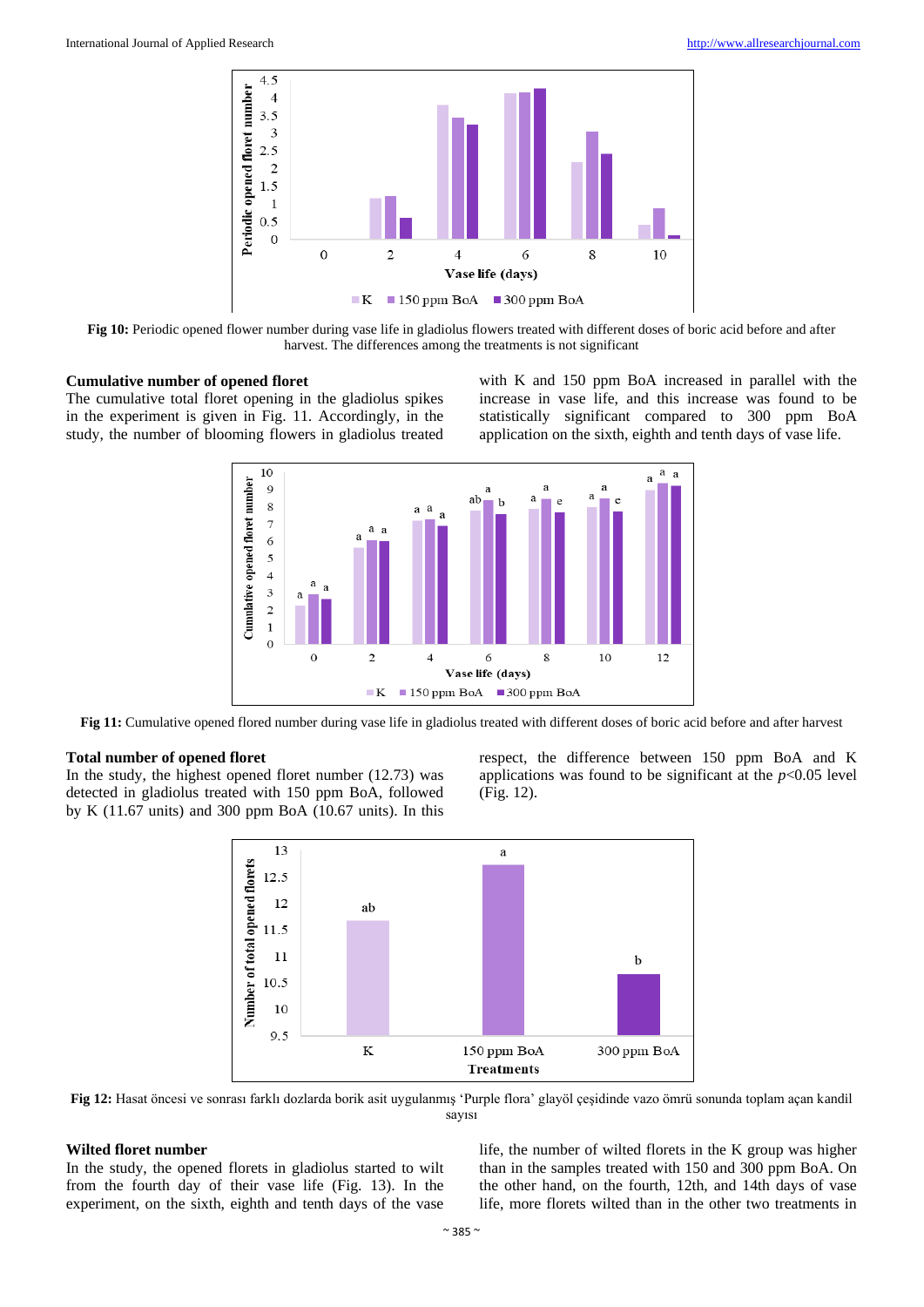the 150 ppm BoA group. However, the difference between K and 300 ppm BoA on the sixth and eighth days of vase life, and the difference between 150 and 300 ppm BoA on

the 12th and 14th days of the vase life were statistically significant  $(p<0.05)$ .



**Fig 13:** Number of withered florets during vase life in gladiolus flowers treated with different doses of boric acid before and after harvest

#### **Weight loss**

In the experiment, weight gain occurred as a result of the flowers absorbing water on the second day of the vase life, but the weight loss of gladiolus flowers increased from the fourth day (Fig. 14). In addition, it was determined that both boric acid treatments were significantly  $(p<0.05)$  effective in reducing weight loss from the sixth day of vase life compared to the control.



**Fig 14:** Weight losses during vase life in gladiolus flowers treated with different doses of boric acid before and after harvest

## **Daily water intake**

In the study, it was found that the daily water intake of gladiolus flowers decreased inversely with the increase in vase life (Fig. 15). In general, the daily water consumption of gladiolus flowers in group K during the vase life was higher than the other treatments, only flowers that were

applied 300 ppm BoA on the fourth and sixth days consumed more water daily. However, it was determined that there was a statistically significant  $(p<0.05)$  difference between 150 and 300 ppm BoA applications on the fourth, sixth, and eighth days of the vase life, and between K and 300 ppm BoA on the tenth day.



**Fig 15:** Changes in daily water intake during vase life in gladiolus flowers treated with different doses of boric acid before and after harvest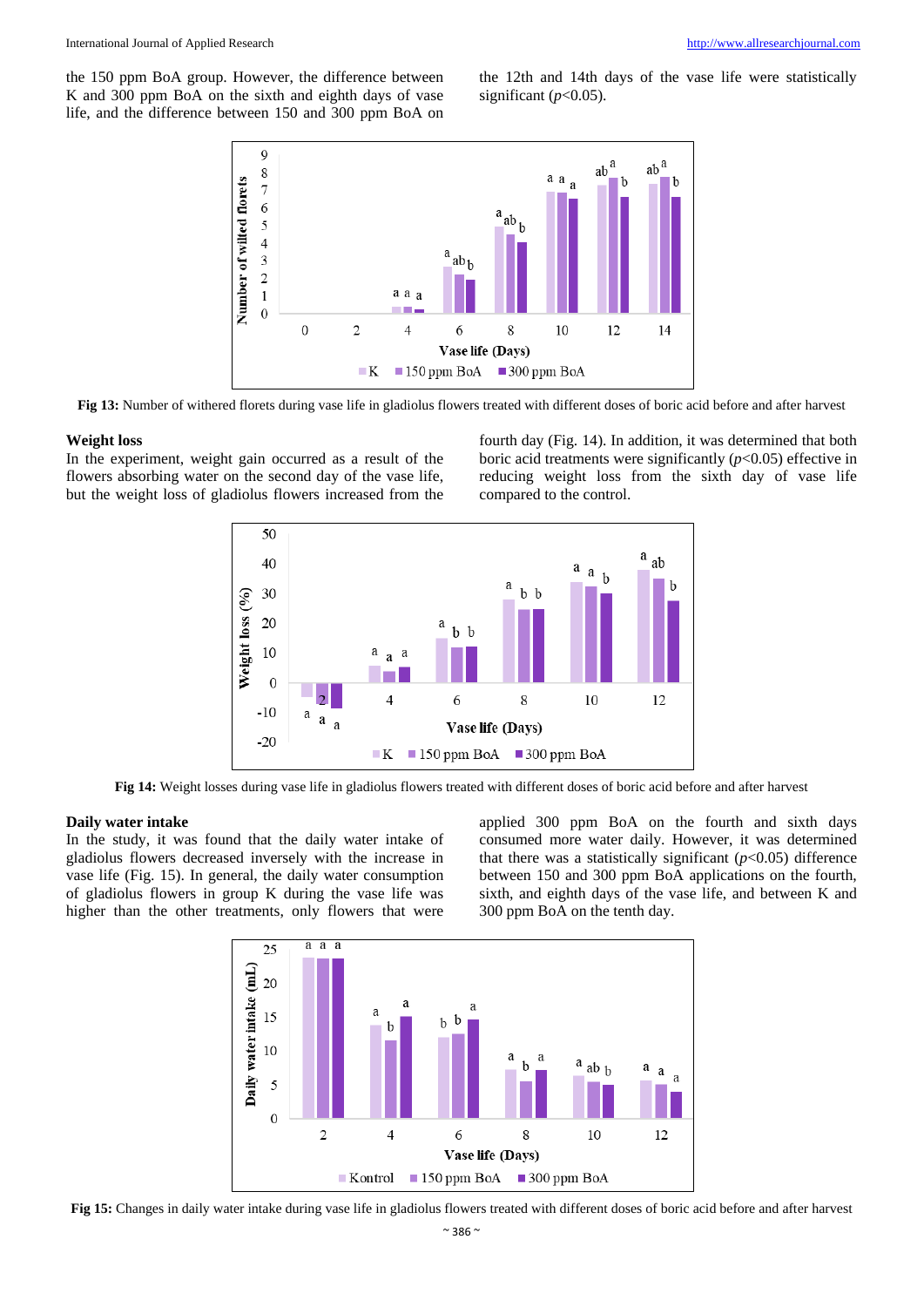#### **Cumulative water intake**

Cumulative water uptake of gladiolus flowers increased overall over the vase life (Fig. 16). In the experiment, it was determined that the water intake of the flowers in the 300 ppm BoA treatment was higher than the K and 150 ppm

BoA applications. In addition, the difference between 150 and 300 ppm BoA on the sixth, eighth and tenth days of vase life was statistically significant  $(p<0.05)$  in terms of water uptake.



**Fig 16:** Changes in cumulative water uptake during vase life in gladiolus flowers treated with different doses of boric acid before and after harvest

## **Vase life**

In the study, the highest vase life (12.02 days) in gladiolus cut flowers was obtained in the 150 ppm BoA group, followed by K  $(11.56 \text{ days})$  and 300 ppm BoA  $(11.13 \text{ days})$  applications. In addition, the difference between 150 ppm BoA and K and 300 ppm BoA applications in terms of vase life was found to be statistically significant  $(p<0.05)$  (Fig. 17).



**Fig 17:** Vase life of gladiolus flowers treated with different doses of boric acid before and after harvest

## **Color of florets**

In the study, it was determined that the L\* value of florets in the K treatment was higher than in both boric acid applications. In the experiment, the highest *a\** value was measured from the gladiolus florets in the 300 ppm BoA group, and the lowest value was from the florets in the K application (Fig. 18). However, it was determined that there

are no statistically significant differences between the treatments in terms of *L\** and *a\** color values. Although the *b\**, hue *(h<sup>o</sup>* ), and chroma color values measured in the study showed similar changes, the difference in hue angle between K and 300 ppm BoA applications was statistically significant  $(p<0.10)$ .



**Fig 18:** Color data of florets in gladiolus flowers treated with different doses of boric acid before and after harvest. The differences among treatments is not significant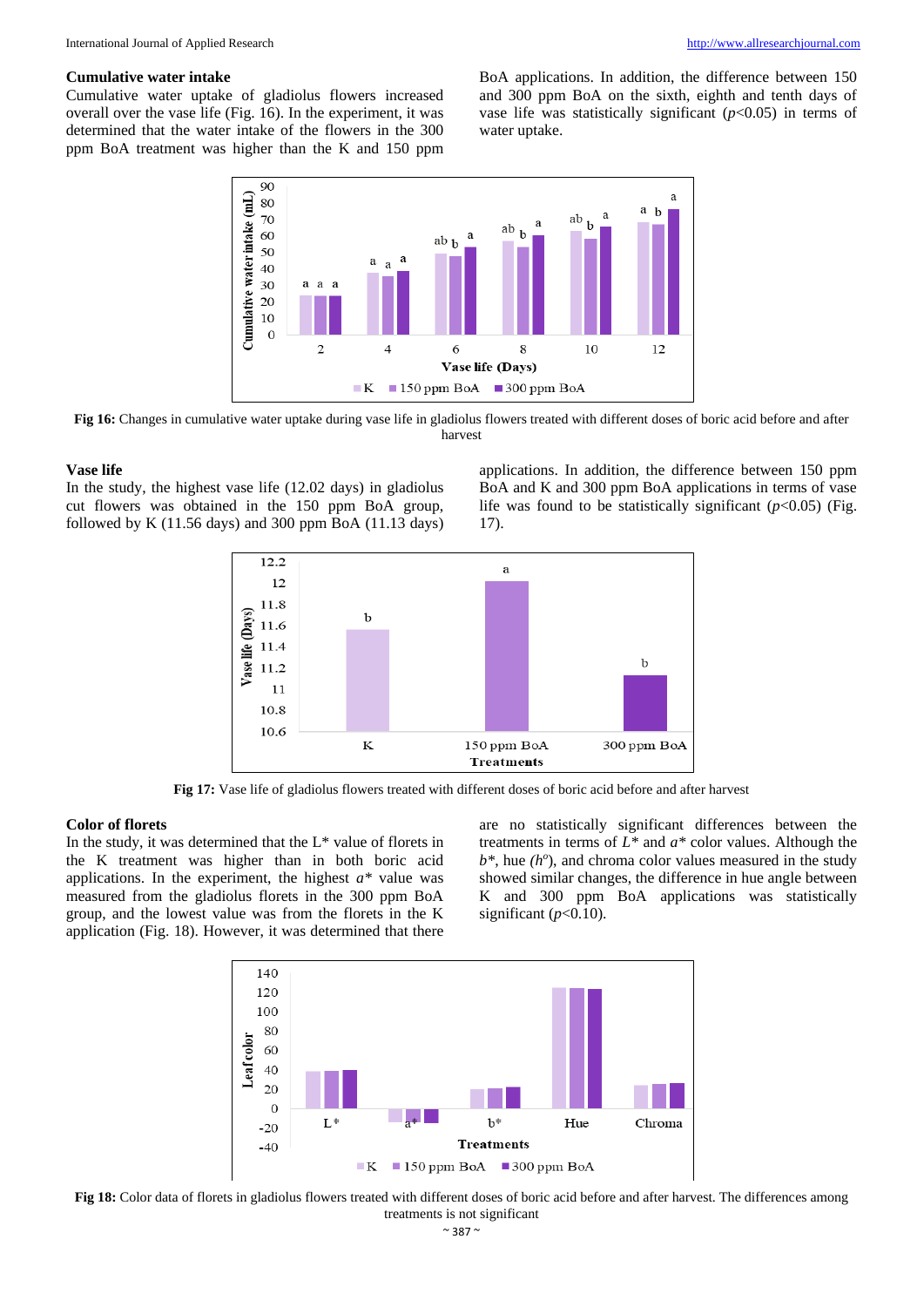## **Leaf color**

In the study, the  $L^*$  value of gladiolus leaves treated with 300 ppm BoA was found to be significantly higher than in the other two applications  $(p<0.05)$ . In the study, it was determined that the *a\**, hue, and chroma values of the leaves changed similarly, and these parameters were higher in gladiolus leaves in group K than in the other two

applications (Fig. 19). The *b\** color value of the leaves showed a similar change to the *L\** value, and the highest *b\** value was measured in 300 ppm BoA (22.17) application, while the lowest value was found in the K group with 20.15. In addition, it was observed that there was a statistically significant  $(p<0.01)$  difference between the applications in this respect.



**Fig 19:** Color data of gladiolus leaves treated with different doses of boric acid before and after harvest

## **Chlorophyll SPAD content of leaves**

In the study, the lowest amounts of chlorophyll SPAD in gladiolus leaves during their vase life were obtained from leaves treated with 300 ppm BoA, followed by 150 ppm

BoA and K applications (Fig. 20). In addition, the difference between K application and 150 ppm BA and 300 ppm BA applications was found to be statistically significant  $(p<0.05)$  until the tenth day of vase life.



**Fig 20:** Chlorophyll SPAD amount of gladiolus leaves treated with different doses of boric acid before and after harvest

## **Cormlet number, diameter and weight**

In the study, although 150 and 300 ppm BoA applications increased the number of cormlets slightly, the diameter and weight of these were lower than the control group. In this respect, the difference between the applications was also found to be insignificant  $(p>0.05)$ .



**Fig 21:** The number, diameter, and weight of cormlets of gladiolus treated with different doses of boric acid before and after harvest. The differences among treatments is not significant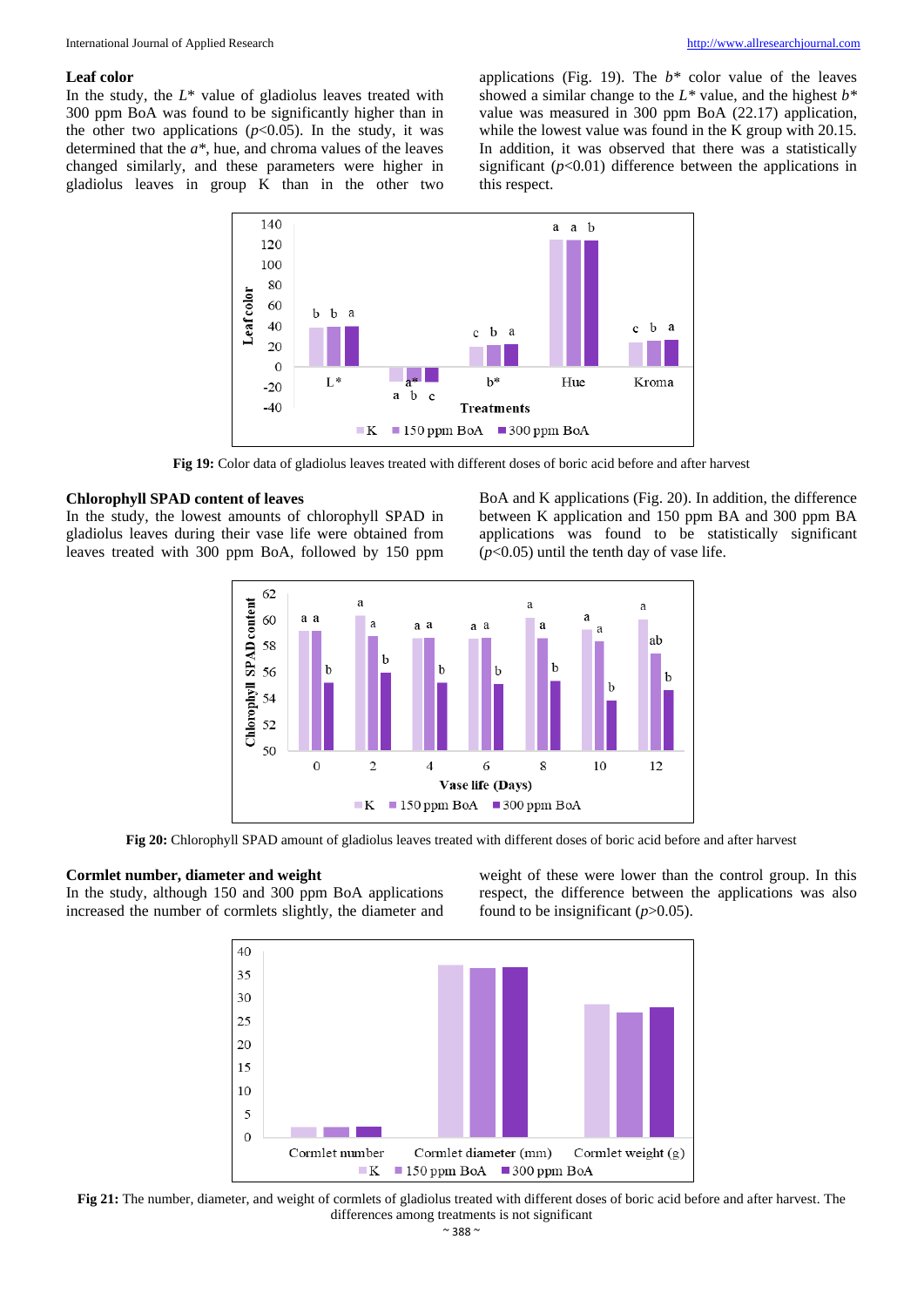## **Discussion**

In this study, the effects of applying two different doses of the boric acid solution, 150 and 300 ppm, to the leaves of the 'Belem lily' cultivar until flowering, on the flower quality were investigated; In the 'Purple flora' gladiolus cultivar, the effects of boric acid applied to both pre-harvest leaves and post-harvest vase solution on pre-harvest plant growth and post-harvest vase life were tried to be determined.

Although boric acid has antiseptic, antifungal, and antiviral properties, it is defined as weakly acidic boric oxide hydrate, which is also used in the treatment of yeast infections and herpes, but its mechanism of action is not known exactly (Anonymous, 2020)  $[6]$ . However, due to its inhibitory effect on ethylene production, it has been used to extend the vase life of cut flowers in recent years (Serrano *et al.* 2001) [7] .

In the study, although the different doses of boric acid treatments to the 'Belem lily' plant did not have a significant effect on the total height and stem height of the plant, it can be said that, in general, 300 ppm BoA treatment has an enhancing effect on the plant height compared to 150 ppm BoA and K applications. In the study in which the effect of different planting densities on the onion development of Lilium spp. L was investigated, the plant height was found to vary between 38.07-39.50 cm (Kahraman 2015) [15], but the plant height was determined to be at most 26.56 cm in the current study. The difference between these two studies was thought to be due to the cultivation of lilies in pots in the current study.

Although boric acid increased the height of lily plants, it caused a decrease in the lower and upper diameters of the stem. The stems of the plants in the control group were wider. In a study by Kahraman (2015) <sup>[15]</sup>, it was found that the stem diameter of 'Belem lily' plants grown using different planting spacing and distances varied between 7.03-7.33. In the present study, the lowest stem diameter of the 'Belem lily' plants grown in pots was 150 ppm BA (6.06 mm), and the highest was determined in the K (6.48 mm) application. It was thought that the low stem diameters were the result of growing the plants in pots.

Although 300 ppm BA application had an effect on increasing plant height, when the subject was examined in terms of the number of buds and leaves, the higher number of buds and leaves in the plants in the control group showed that boric acid had a reducing effect on bud formation. The fact that the number of buds of the plants in boric acid applications was less, caused these buds to be larger.

Although it was found that boric acid applications did not have a significant effect on the number, diameter, and weight of the bulb onions, 300 ppm BoA application increased the number of bulblets. In a study, the effects of bulb planting density on bulb development in the 'Belem lily' plant were investigated, and as a result of the research it was found that bulb diameters ranged between 5.90-5.94 cm, and bulb weights varied between 70.92-79.29 cm (Kahraman 2015)  $[15]$ . Bulb diameter and weights obtained in the present study were lower than in this study. The reason for this is thought to be due to the fact that the plants did not flower due to the investigation of onion development in the study, and that the onions developed more.

In the study, it was determined that boric acid treatments did not have a significant effect on the amount of chlorophyll SPAD. However, 300 ppm BoA increased the blooming

time of lily plants, and this effect was found to be statistically significant, especially 12 days after the flowers opened. In addition, the number of wilting flowers in this application was higher than in others.

In the current study, boric acid applications showed a plant height-reducing effect in 'Purple flora' gladiolus plants, similar to lilies. During the experiment, the height of the plants in the K application was longer than the plants in the 300 and 150 ppm BoA applications. Similar results were obtained in flower stem measurements, while the flower length of the plants in K application was 92.77 cm, it was measured as 91.96 cm and 88.84 cm in 300 and 150 ppm BoA applications, respectively. Similar results were obtained in terms of spike sizes. Therefore, it can be stated that both 150 and 300 ppm boric acid treatments reduce plant height in both lily and gladiolus flowers.

When the periodic and cumulative floret opening times were examined in the study, it was found that the 150 ppm BoA treatment, especially on the second and sixth days of the vase life, increased the number of periodically blooming flowers and it was also found that the number of cumulative blooming flowers during the vase life was higher in 150 ppm BoA application than in other applications, and in addition, this effect was statistically significant compared to 300 ppm BoA application on the sixth day of the study. Similar results were obtained from the measurements of the total number of florets. Therefore, it was determined in the study that especially 150 ppm BoA application accelerated the opening of florets. In the experiment, it was also determined that 150 ppm BoA treatment increased the floret diameter of gladiolus plants compared to 300 ppm BoA, therefore it can be said that 150 ppm BoA treatment had a positive effect on both floret opening time and size. As a matter of fact, it was determined by Khalifa *et al.* (2011)<sup>[16]</sup> in the iris and by Hashemabadi *et al.*  $(2014)$ <sup>[9]</sup> in the rose plant that boric acid applications increased the total blooming time. In the present study, it was determined that boric acid, especially 150 ppm dose, had significant effects in this respect in gladiolus plant.

Since cut flowers maintain their vitality after harvest, their weight also decreases during their vase life. Therefore, reducing weight loss means increasing flower vase life. In the present study, when the effects of different boric acid doses on weight loss were examined, it was found that the weight loss of gladiolus flowers increased during the vase life; however, it was determined that the least weight loss was at 300 ppm BoA treatment, followed by 150 ppm BoA and K. When the daily and cumulative water intake of the flowers was evaluated, it was seen that the daily water intake of the flowers applied 300 ppm BoA was higher than the flowers in the other applications until the eighth day of the vase life, and the cumulative water intake until the end of the vase life. Therefore, the high water intake of these flowers resulted in less weight loss. In a study conducted with the 'Nelson' cut clove variety, it was determined that the least weight loss was obtained in the application of boric acid at a concentration of 200 mg/L (Ahmadnia *et al*. 2013) [8]. Similar results were obtained in this study.

Long vase life is an important quality criterion for cut flowers. The long vase life of the flowers is also related to the opening rate at the time the flower is harvested, and in general, the vase life of the plants that form a single flower on a stem is less than the flowers with the spike flower structure. Because the flowers with spike flower structures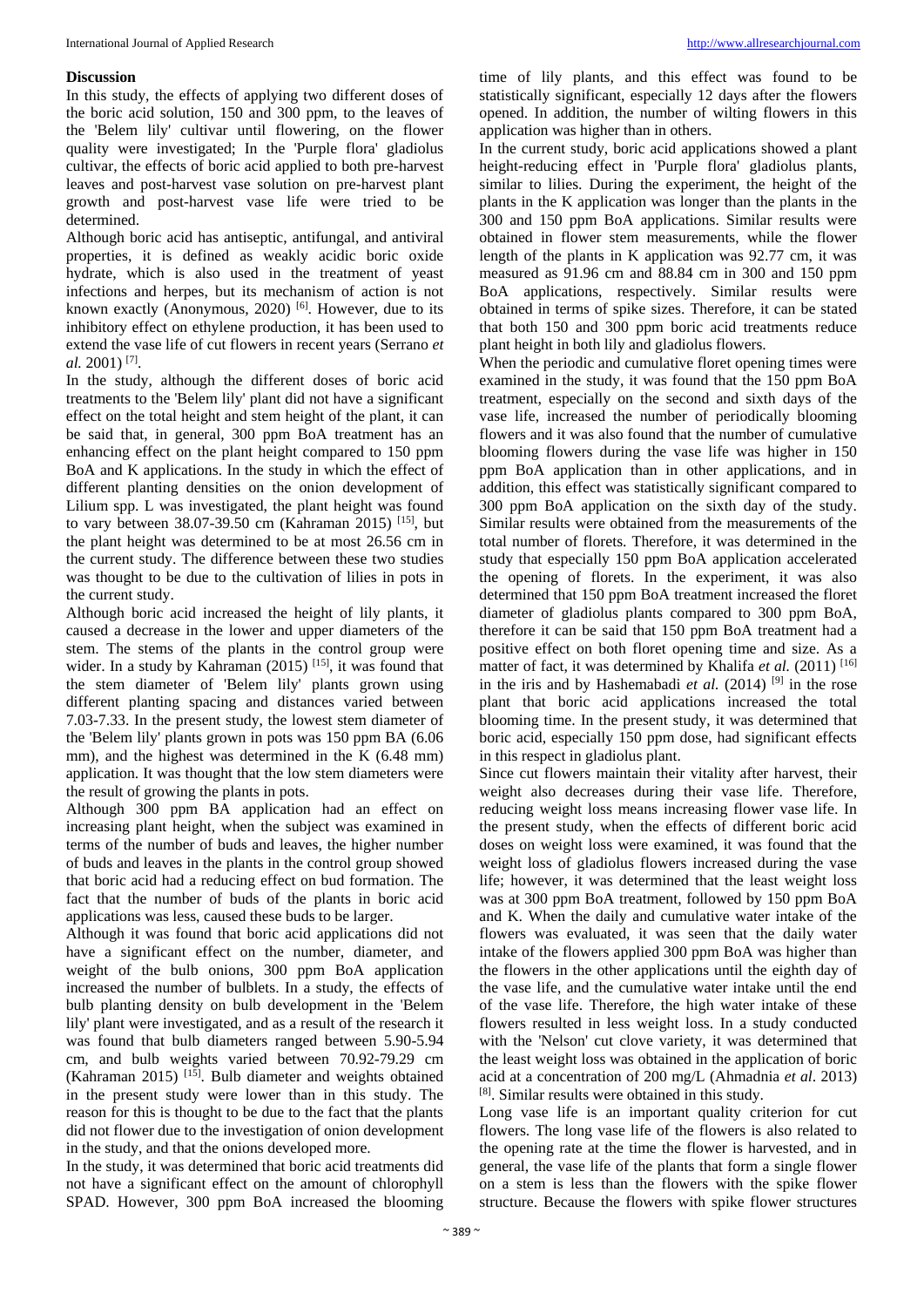are cut after the first floret of the spike is colored, the time elapsed until all the floret on the spike bloom may be longer than those with single blooms on a stem (Ravanbakhsh *et al.* 2017) [17]. In the study, it was determined that the application of 150 ppm BoA (12.02 days) was more effective than 300 ppm BoA in prolonging the vase life. In the previous studies, it found that boric acid treatments increased the vase life by 13.5-14 days in gladiolus varieties (Jian-Bo *et al.* 2009[13]; Kashyap *et al.* 2017[12]), 8.3 days in cloves (Ibrahim and Al-Atraji 2015) [18], and 10 days in jasmine (Suntipabvivattana *et al.* 2017)<sup>[19]</sup>. Mevcut çalışmada 150 ppm BoA vazo ömrünü uzatmada etkili olurken, 300 ppm BoA azaltıcı etki göstermiştir.

In this study, the highest *L\** value was measured in the floret of gladiolus spikes in the K group, which shows that its brightness increased, in other words, lightening in color occurred. In the study, 300 ppm BoA treatment increased the *a\**, *b\**, hue angle, and chroma values of the flowers. It was determined that 300 ppm BoA treatment increased the *L\**, *b\**, and chroma values of the leaves, whereas decreased the  $a^*$  and  $h^o$  values. Therefore, the application of high doses of boric acid caused the leaves to be lighter green, while at the same time increasing their brightness. As a matter of fact, the chlorophyll SPAD measurement results also supported the color data, and the chlorophyll SPAD amount of the gladiolus leaves applied 300 ppm BoA was significantly lower than the other two treatments. For this reason, both color measurements and chlorophyll SPAD results showed that 300 ppm BoA application caused the decomposition of chlorophyll and caused lightening in leaf color.

In the study, it was determined that boric acid treatments increased the number of cormlets, whereas decreased their diameter and weight.

## **Conclusion**

In this study, it was tried to determine the effects of boric acid application at two different doses, 150 and 300 ppm, on the flower development of the 'Belem lily' plant and the plant quality and vase life in gladiolus. For this purpose, boric acid was applied to the cultivar 'Belem lily' during plant development, and to the cultivar 'Purple flora' both from leaves during plant development and as a vase solution.

When the findings were evaluated collectively, it was determined that although boric acid applications did not have a significant effect on the development of the plant in the 'Belem lily' plant, 300 ppm BoA application affected increasing the plant height, bud diameter, flowering time, and the number of bulblets. On the other hand, it was found that 150 ppm BoA treatment had a decreasing effect on stem lower diameter, the number of buds, and the amount of chlorophyll SPAD. Therefore, although the effects of boric acid doses on different properties of the plant in the 'Belem lily' plant were different, it was determined that it did not show a significant effect. Therefore, it was concluded that higher doses should be investigated for the lily plant.

In gladiolus, 150 ppm BoA application caused a decrease in plant height, bulblet diameter, and weight, while it was effective in increasing the number of periodic, cumulative, and total blooming flowers and vase life. In the study, it was determined that 300 ppm BoA treatment decreased the diameter of the florets and weight loss while increasing the total water uptake, but causing leaf discoloration and

chlorophyll fragmentation. In addition, 300 ppm BoA treatment also increased the number of cormlets.

As a result, it was determined that 150 ppm BoA treatment could be used in terms of prolonging the vase life in gladiolus. However, the fact that 300 ppm BoA application decreased the weight loss of flowers and increased water intake was considered a positive effect, but it was thought that this application decreased the vase life since it caused leaf color to lighten and chlorophyll loss. For this reason, it was concluded that 200 ppm dose in gladiolus should also be examined in further studies.

## **Acknowledgement**

We would like to thank Kocaeli University BAP Coordination Unit (Project No: 2019/053) for supportingthis master's thesis study

## **References**

- 1. Arslan M, Ordu İlinde Doğal Olarak Yetiştirilen Bazı Zambak Genotiplerinin (*Lilium* spp). Belirlenmesi Üzerine Bir Araştırma, Fen Bilimleri Enstitüsü Bahçe Bitkileri Anabilim Dalı, Yüksek Lisans Tezi, 2014, 136.
- 2. Özen F, Temeltaş H, Aksoy Ö. The Anatomy and morphology of the medicinal plant, *Lilium candidum* L. (Liliaceae), Distributed in Marmara Region of Turkey, Pak. J Bot. 2012 Apr;44(4):1185-1192.
- 3. Sevilay N, Bahar G, Korkut AB. Bazı glayöl çeşitlerinde dikim sıklıklarının korm ve kormel verimine etkileri üzerine bir araştırma, Turk J Agric For. 1998;22:51-58.
- 4. Gürcan Ö, Türkoğlu N. Bazı glayöl çeşitlerinde kesme çiçek ve soğanımsı yumru gelişimi. Agric. Sci. 2000;10(1):1-6.
- 5. Yalçıntaş C, Ellialtıoğlu Ş, Gümüş C. Ankara koşullarında açıkta yetiştirilen glayöl (*Gladiolus grandiflorus*) çeşitlerinin bazı bitki gelişim özellikleri bakımından incelenmesi. TURKJANS. 2017;4(2):236- 244.
- 6. Anonymous [Internet] Boric Acid. U.S. National Library of Medicine, National Center for Biotechnology Information. 2020 [cited 2020 Feb 02]. Available from: https://pub chem.ncbi.nlm.nih.gov /compound/Boricacid;
- 7. Serrano M, Amorós A, Pretel, MT, Madrid MCM, Romojaro F. Preservative solutions containing boric acid delay senescence of carnation flowers. Postharvest Biol. Technol. 2001;23(2):133-142.
- 8. Ahmadnia S, Hashemabadi D, Sedaghathoor S. Effects of boric acid on postharvest characteristics of cut carnation (*Dianthus caryophyllus* L. cv. 'Nelson'), Ann. Biol. Res. 2013;4(1):242-245.
- 9. Hashemabadi D, Liavali MH, Kaviani B, Mousavi M, Keyghobadi S, Zahiri S. Effect of nano-silver and boric acid on extending the vase life of cut rose (*Rosa hybrida* L.). J Environ. Biol. 2014;35(5):833-838.
- 10. Khongwir NKL, Singh MC, Singh Krishan P, Ajay A. Postharvest quality of tuberose (*Polianthes tuberosa*) loose flower as affected by elecitor treatment. Progressive Horticulture. 2017;49(1):69-74.
- 11. Krishnamoorthy C, Mythilipriya V, Poovarasan G, Sangavi S. Influence of post-harvest chemical treatments on shelf-life of carnation (*Dianthus caryophyllus* L.), Agriculture Update (Techsear-1). 2017;12:92-96.